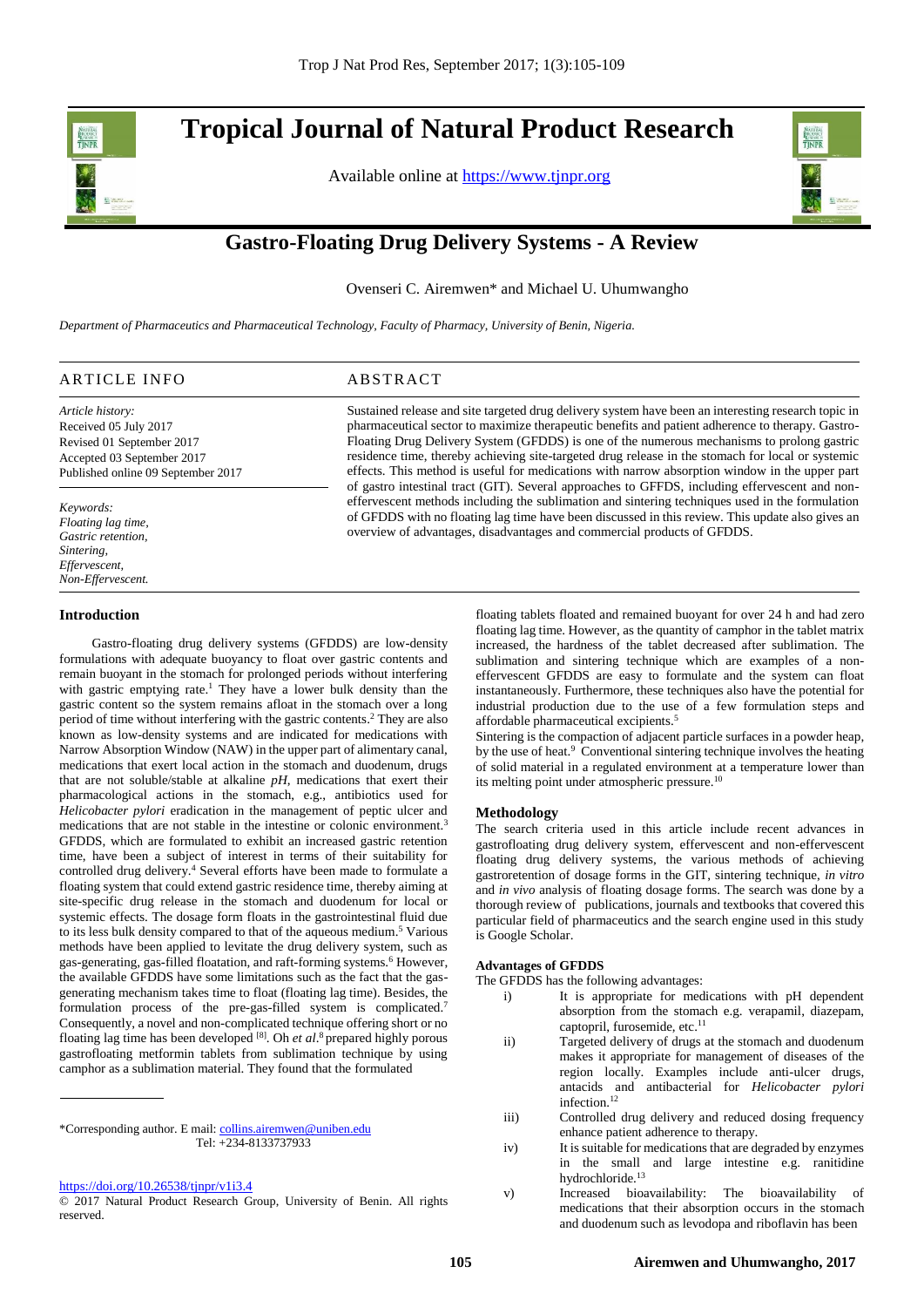significantly increased than that of the conventional dosage form. 14

- vi) There is no fluctuation in plasma drug level and it maintains the maximum plasma and tissue therapeutic concentration over a prolonged time interval. This avoids sub-therapeutic as well as toxic concentrations hence minimising the risk of treatment failure and unwanted adverse effects.
- vii) Easy to administer hence enhances patient adherence and easy to formulate using simple equipment and methods. 4

# **Limitations of GFDDS**

- i) It is not appropriate for medications that their absorption takes place in the intestine.
- ii) It is not appropriate for medications that are not stable in acidic environment.
- iii) It requires sufficiently high level of fluids (water) in the stomach to remain buoyant and work efficiently.
- iv) It is not appropriate for medications that irritate the gastric mucosa e.g. aspirin.
- v) It is not appropriate for medications that are not stable/soluble in the stomach.
- vi) Gastric retention is affected by several factors such as *pH*, gastric motility and presence of food. Hence, the formulation must be able to resist the grinding and churning force of peristaltic wave of the stomach.
- vii) Retrieval of medication from the system is difficult when toxicity, poisoning or hypersensitivity reaction occur.<sup>3</sup>

# **Factors affecting gastric residence time of GRDDS**

Gastric emptying process is affected by several factors, which may adversely affect the rate of drug absorption and release; it is important to formulate a drug delivery system that displays an extended gastric retention time and a drug release kinetic that is not dependent on patient related variables. 15

# a) *Formulation factors*

i) *Size of tablets*: Retention of floating dosage forms in the stomach is dependent on the size of the tablets. Tablets with small sizes are emptied from the stomach during the digestive phase, but large ones are swept away during the house keeping waves. 16

ii) *Density of tablet***:** Density is the major factor influencing the gastric residence time of floating dosage forms. A buoyant dosage form having a density less than that of the gastric fluid floats, since it is away from the pyloric sphincter, the dosage unit is retained in the stomach for a long period of time.

iii) *Shape of the Tablet***:** The shape of the floating dosage form is one of the factors that affect its gastric retention time. Several shapes such as pellet, disk, ring, tetrahedron, string etc. have been investigated *in vivo* for their gastric retention ability. The tetrahedron rings displayed about 98% retention at 24 hours. 17

iv) *Viscosity Grade of polymer*: Drug release and floating properties of FDDS are greatly affected by the viscosity of polymers and their interaction. Polymers with low viscosity (e.g. hydroxylpropylmethylcellulose K100LV) were found to be more useful than those with high viscosity (e.g. hydroxylpropylmethylcellulose K4M) in improving floating properties. Also, a decrease in drug release was seen with an increase in polymer viscosity.<sup>18</sup>

# b) *Idiosyncratic factors*

i) *Gender*: Women have slower gastric emptying time than men. The average ambulatory gastroretention time in males is  $3.4 \pm 0.4$  hours compared with that of females  $(4.6 \pm 1.2 \text{ hours})$ , irrespective of the height, weight and body surface. 19

# ii) *Posture*:

a) *Upright position*: An upright position protects floating forms against postprandial emptying because the floating dosage form remains above the gastric content irrespective of its size. <sup>20</sup> Floating dosage forms display extended and more reproducible gastroretention while the conventional dosage forms sink to the lower part of the distal stomach from where they are expelled through the pylorus by antral peristaltic movement. 21

b) *Supine Position*: This position does not offer any reliable protection against early and erratic emptying. In supine subjects, large dosage forms (both conventional and floating) stay in the stomach for prolonged period of time. The gastric retention of floating dosage forms remains buoyant anywhere between the less and greater curvature of the stomach. On

moving distally, these units may be expelled by the peristaltic movements that propel the gastric contents towards the pylorus, leading to significant decrease in gastroretention compared with upright subjects.<sup>22</sup>

iii) *Age*: The elderly experience low gastric emptying time compared to young subjects. Intra- and inter-individual differences are also observed in gastric and intestinal transit times. Elderly people (70 years and above) have a significantly longer gastroretention.<sup>23</sup>

iv) *Fasting or fed state of the stomach*: During the fasting state, an interdigestive series of electrical events occur, which cycle both through stomach and intestine every 2 to 3 hours. In the fed state this cycle takes a longer time, hence the gastric emptying rate is reduced.<sup>23, 29</sup>

v) *Intake of food with drugs:* The nature of the food, calorie content and its frequency of intake have remarkable influence on the retention of drugs in the stomach. <sup>24</sup> Simultaneous administration of drugs such as anticholinergic agents (atropine, propantheline etc.) and the opioids delay the gastric emptying, while the prokinetic agents such as metoclopramide and cisapride increase the gastric emptying process. 25

vi) *Feeding Regimen*: Gastric residence time increases in the presence of food, leading to enhanced drug dissolution of the dosage form at the optimal site of absorption. A gastroretention time of 4-10 h has been reported after a meal of fats and proteins. Biological factors such as gender, age, sleep, body mass index, posture, physical activity and disease states such as diabetes and Crohn's disease also affect GFDDS.<sup>26, 29</sup>

# **Approaches to GFDDS**

Gastro-floating drug delivery system can be divided into:

- a. Effervescent system
- b. Non-effervescent system which can be subdivided into:
- i. Hydrodynamically balanced system
- ii. Sintering and Sublimation systems
- iii. Microbaloons or hollow microspheres
- iv. Alginate beads
- v. Microporous compartment

# **Floating Drug Delivery System**

# i. *Effervescent System*

This system consists of the swellable polymers (e.g. chitosan) and effervescent substances such as sodium bicarbonate, cytroglycine, citric acid and tartaric acid. When the system comes in contact with gastric fluid, it releases carbon (IV) oxide causing the formulation to float in the stomach<sup>[27]</sup>. The optimal ratio of tartaric acid and sodium bicarbonate for gas generation is reported to be 0.76:1.<sup>28</sup> This system is further divided into single unit matrix tablets or multiple unit pills. Single unit matrix tablet may be single or multilayer type. Floating system with ion exchange resins has also been reported.

#### ii. *Non-effervescent system*

In this system, gel forming or highly swellable cellulose type hydrocolloids, polysaccharides or matrix forming polymers such as polycarbonate, polyacrylate, polymethacrylate and polystyrene are used. After oral administration, this dosage form increases in size when it comes in contact with gastric fluids and attains a lower bulk density than that of the gastric fluid. The air entrapped within the swollen matrix imparts buoyancy to the dosage form. The swollen gel-like structure formed acts as a reservoir and allows controlled release of the drug through the gelatinous mass. Superporous hydrogels are good examples of this system. The dosage form swells significantly to several times its original volume upon contact with gastric fluid. The gastric contraction pushes the dosage form to the pylorus, but due to large size of the dosage form, the contractions slip over the surface of the system, as a result of which the dosage form pushes back into the stomach.<sup>29</sup>

a. *Hydrodynamically balanced system (HBS):* This system was first designed by Sheth and Tossounian. <sup>30</sup> HBS contains the medication with gel-forming hydrocolloids meant to remain afloat on the stomach content. This system contains one or more gel forming cellulose type hydrocolloid e.g., hydroxypropyl methyl cellulose, ethylcellulose, hydroxypropylcellulose, agar, carrageenan or alginic acid. It also contains matrix forming polymers such as polycarbophil, polyacrylate and polystyrene. When these systems come in contact with gastric fluid, the hydrocolloid in the system hydrates and forms a colloid gel barrier around its surface.

b*. Sintering and Sublimation systems***:** This system involves formulating the dosage form by incorporation of a sublimating agent such as camphor, ammonium carbonate, etc. and sintering it at a controlled temperature below the melting point of the active ingredient for a given period of time. In the process, the sublimating agent sublimes from the dosage form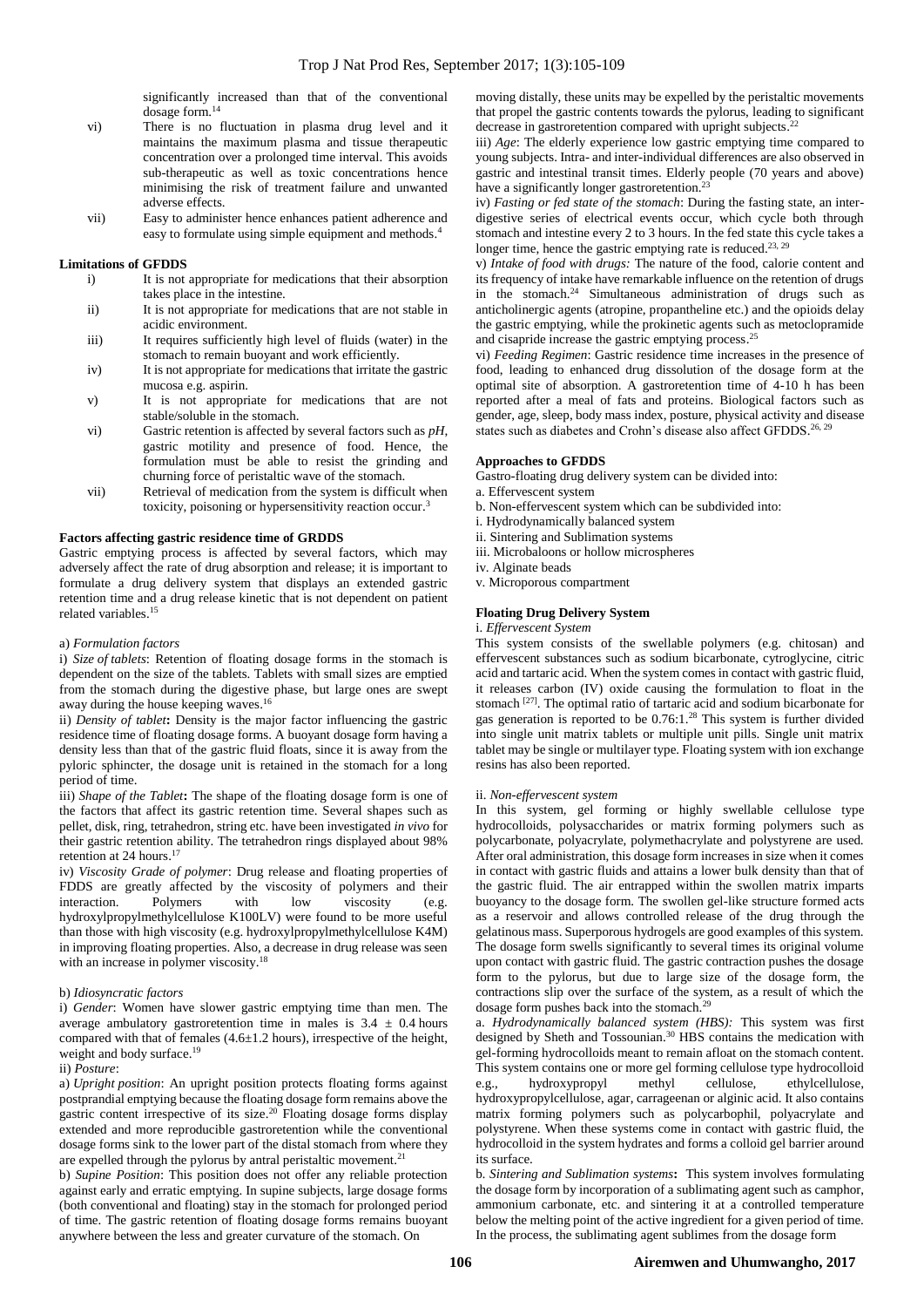creating pores or cavities thereby reducing the bulk density of the dosage form and creating the required buoyancy for the tablets to float and remain afloat. 5

c. *Microbaloons or hollow microspheres:* Microbaloons, loaded with medications in their outer polymer shells are formulated by emulsionsolvent diffusion method. Ethanol: dichloromethane solution (1:1) and an acrylic polymer are transferred into an agitated aqueous solution of polyvinyl alcohol at 40°C. The gas phase generated in the dispersed polymer droplet by the evaporation of dichloromethane form an internal cavity in the microsphere of the polymer with the drug. The microballoons remain afloat continuously over the surface of acidic dissolution media containing surfactant for more than 12 hours.<sup>31</sup>

d. *Alginate beads:* Freeze dried calcium alginates have been used to formulate multi-unit floating dosage forms. <sup>32</sup> By gently adding sodium alginate solution into aqueous solution of calcium chloride, spherical beads of about 2.5 mm diameter can be produced. These beads are separated and air dried. This results in the formation of a porous system which remains buoyant in the stomach.

e. *Microporous compartment:* In this system, drug reservoir is encapsulated inside a microporous compartment having pores along its top and bottom walls. The floatation chamber containing entrapped air causes the dosage form to float over the gastric content. Gastric fluid passes through the pore, dissolves the medication and carries the dissolved medication in the stomach, duodenum and jejunum for absorption. 4

# **Drug candidates suitable for GFDDS**

The following are the probable drug candidates for gastro-floating drug delivery system:

- Medications that are required to exert their therapeutic action locally in the stomach: antacids, drugs used in the treatment of *H*.*pylori.* misoprostol etc.<sup>16</sup>
- Drugs with narrow absorption window in the stomach, duodenum and jejunum, e.g., furosemide, riboflavine-5 phosphate, ciprofloxacin, alfuzosin hydrochloride, ofloxacin, norfloxacin, domperidone, metformin hydrochloride, etc.<sup>34</sup>
- Medications that alter normal colonic bacteria, e.g., amoxicillin trihydrate. 35
- Drugs that are not stable in the lower part of GIT, e.g., captopril.<sup>36</sup>
- Medications that are not soluble in intestinal fluids, e.g., quinidine, diazepam
- Drugs that degrade in the colon, e.g. metronidazole, ranitidine hydrochloride. 37

Some GFDDS which are available in the market are presented in Table 1.

# **Evaluation parameters of GFDDS**

Evaluation parameters of GFDDS generally include:

#### 1*. Friability*

This evaluates the ability of tablets to withstand pressure due to abrasion, packaging, handling and transportation. It can also be defined as a process whereby tablet surfaces are damaged and/or show evidence of lamination or breakage when subjected to mechanical shock or attrition. Friability is the loss of weight of tablet in the container packaging due to breaking off of fine particles from the surface. Roche Friabilator is the apparatus used in most laboratories for the measurement of this parameter. Friability is related to the hardness of the tablet. Ten (10) tablets from each

**Table 1:** Commercially available products of GFDDS.

| <b>Brand Name</b>              | <b>Active ingredients</b> |
|--------------------------------|---------------------------|
| $G$ lumetza <sup>®</sup>       | Metformin Hydrochloride   |
| Cifran $OD^{\circledR}$        | Ciprofloxacin             |
| $Madopar^®$                    | L-Dopa and Benserazide    |
| Valrelease®                    | Diazepam                  |
| Topalkan <sup>®</sup>          | Aluminium-magnesium       |
|                                | antacid                   |
| Almagate FlatCoat <sup>®</sup> | Aluminium-magnesium       |
|                                | antacid                   |
| Liquid Gaviscon <sup>®</sup>   | Aluminium hydroxide       |
| $Conviron^{\circledR}$         | Ferrous sulphate          |
| $C$ ytotec <sup>®</sup>        | Misoprostol               |

formulation are weighed and placed in a Roche friabilator that rotates at 25 rpm for 4 minutes. The tablets are weighed again. The difference in weight should be less than 1%. <sup>38</sup> The percentage of weight loss is calculated using the formula:

% friability, 
$$
f = \left[1 - \frac{W}{W_0}\right] x 100
$$

Where;  $W_0 =$  Weight of tablet before test  $W = weight of tablets after test$ 

#### 2. *Crushing Strength*

This is often called hardness test. It is usually expressed as the force required to break a tablet placed between the anvil and the plunger of a hardness tester, one of which moves towards the other. The simplest instruments for measuring crushing strength are hand operated in which the tablet is held between a fixed anvil and a plunger. Examples of devices employed in this test include Monsanto tester, the Strong Cobb tester, the Pfizer tester, the Erweka tester and the Schleuniger tester. Tablet hardness usually affects drug dissolution and release as well as bioavailability. The principle of measurement involves subjecting the tablet to an increasing load until the tablet breaks or fractures. The load is applied along the radial axis of the tablet. Factors that may alter tablet hardness are changes in particle size distribution of the granulation mix and machine speed. Lubricants can also have a significant effect on the hardness when used in too high a concentration. Hardness is dependent on the tablet dimensions; thus, it will be difficult to compare the strengths of tablets of different sizes. 38

#### 3. *Floating Lag time*

The floating properties of the dosage form should be evaluated because they influence dosage form behaviour. Floating lag time is determined in order to assess the time taken by the dosage form to rise on top of the dissolution medium after it is placed in the medium. Baumgartner *et al*. 39 reported a method for determining the floating lag time of a single unit system in which the dosage form is placed in a dissolution vessel previously filled with 500 ml of simulated gastric fluid without pepsin and stirred at 100 rpm.

The commonest method is the one described by Rosa *et al*. <sup>40</sup> This is performed by placing the tablets in a 250 mL beaker containing a known amount of simulated gastric fluid without pepsin (0.1 N HCl) maintained at  $37 \pm 0.5$ °C. The time between introduction of the dosage form and its rising to the top of the medium is the floating lag time.

#### 4. *In vitro Buoyancy test*

This measures the floating ability of the system, i.e., the time taken for the dosage form to stay afloat on the dissolution medium. It is also referred to as the floating duration. This test can be performed as part of the dissolution test. A tablet is placed in a 1 L beaker containing about 900 ml of simulated gastric fluid with no pepsin and maintained at  $37 \pm 0.5^{\circ}$ C. The time during which the dosage form remains buoyant (total buoyancy time) in the medium is then determined visually. $40$ 

#### 5. *In vitro drug release study*

The *in vitro* drug release studies of floating dosage systems are usually performed using dissolution testing apparatus. The general method of testing involves incorporating the dosage form into the simulated gastric fluid (in order to mimic the *in vivo* conditions) contained in the dissolution vessel under uniform agitation and performing the dissolution as per the standard of the pharmacopoeias. This dissolution test is the most important way to study the release of drug from a solid dosage form. Usually, an orally administered solid dosage form must undergo dissolution before it can be absorbed and transported into the systemic circulation. The cumulative amount of drug that passes into solution is measured as a function of time. The apparatus adopted is the paddle and basket assembly. 41

#### 6. *Drug-excipient interaction*

It is done by using Fourier Transform Infrared Spectroscopy (FTIR), Differential Scanning Calorimetry (DSC) and High-Performance Liquid Chromatography (HPLC). Appearance of a new peak and/or disappearance of original drug or excipient peaks indicate drug excipient interaction.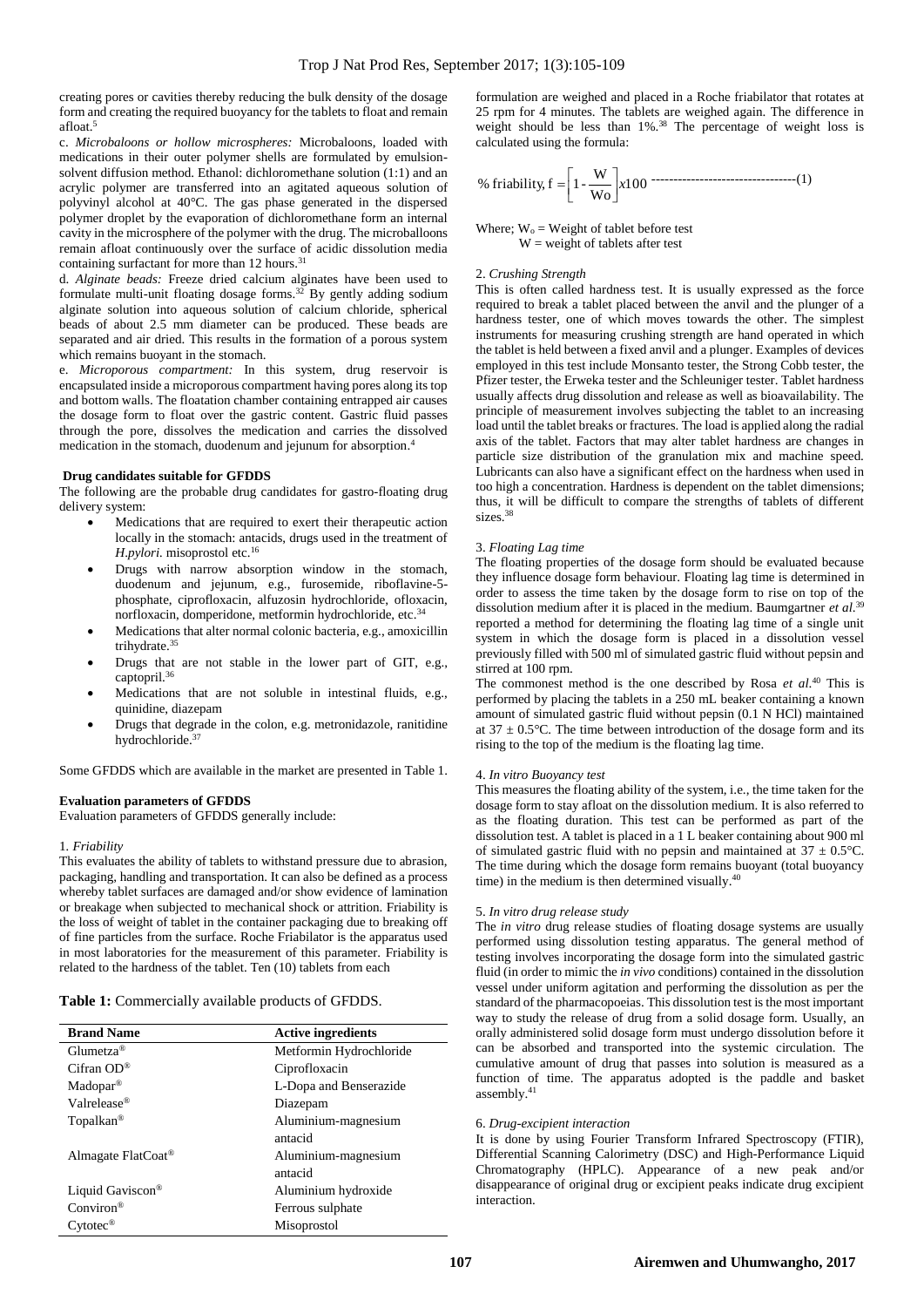# 7. *In vivo evaluation of gastric retention*

Analysis of the position of the dosage form in the GIT involves an imaging technique such as  $γ$ -scintigraphy and X-ray.

- In  $\gamma$ -scintigraphy, a small amount of stable isotope is compounded in the dosage form during its preparation. The inclusion of a γ-emitting radio-nuclide in a formulation allows indirect external observation using a γ-camera or scinti scanner.<sup>4</sup>
- For X-ray, barium sulphate is used as a contrast medium. It helps to locate dosage form in the GIT by which one can predict and correlate the gastric emptying time and the passage of dosage form. In addition, gastroscopy and ultrasonography studies can be included in the *in vivo* evaluation of GFDDS. Gastroscopy comprises of per-oral endoscopy, used with a fibre optic and video systems. Ultrasonography is not routinely used in the evaluation of GFDDS. *In vivo* plasma profile can also be obtained by performing the study in suitable animal model.<sup>4</sup>

#### 8. *Water uptake study*

It is done by immersing the dosage form in simulated gastric fluid at 37ºC and determining the dimensional changes, such as diameter and thickness, at regular intervals of time. After the stipulated time, the swollen tablets are weighed and water uptake is measured in the terms of percentage weight gain, as given:

Water Uptake = 
$$
\frac{(Wt-Wo)}{Wo} X100
$$
.................(2)

Where;  $W_t$  and  $W_0$  are the weight of the tablet after time t and initially, respectively.

The tablets are also evaluated for content uniformity, specific gravity and pharmacokinetic properties. <sup>29</sup> For the multiple unit dosage forms like microsphere, the following tests are also essential apart from tests listed above:

- Morphological and dimensional analysis: It is done with the aid of scanning electron microscopy and optical microscopy.
- Entrapment efficiency: The drug is extracted by a suitable method and analyzed to determine the amount of drug present.
- Percentage yield of microsphere.<sup>29</sup>

# **Conclusion**

GFDDS have been explored extensively in recent years. FDDS has the potential for controlled and sustained drug delivery thereby reducing the frequency of dosing and remains useful for drugs having NAW in the stomach and/or upper part of the intestine. However, there are numerous challenges that need to be overcome such as the long floating lag time. The non-effervescent GFDDS using the sintering and sublimation technique has been able to overcome this challenge with no floating lag time.<sup>8</sup>

Despite this, many researches are still geared towards optimising this technique, some with success and others with failure due to unpredictability of the human GIT. Thus, to formulate a successful GFDDS, it is necessary to take into cognisance the physiological event in the GIT, selection of appropriate combinations of active ingredients and excipients and design of right formulation strategies.

# **Conflict of interest**

The authors declare no conflict of interest.

### **Authors declaration**

The authors hereby declare that the works presented in this article are original and that any liability for claims relating to the content of this article will be borne by them.

# **References**

- **1.** Yie WC. "*Novel Drug Delivery System*", Marcel Dekker Inc., New York. 1992; 2:1-3p.
- **2.** Orakwe C, Airemwen CO, Uhumwangho MU. Formulation And Evaluation of Gastroretentive Floating Matrix Tablets of Metronidazole Using Khaya Ivorensis Gum. Asian J of Pharm Tech and Inn. 2015; 03(12):01-09.
- 3. Airemwen CO, Uhumwangho MU. Formulation and Evaluation of floating matrix tablets of metformin using acrylate methacrylate copolymer and Irvingia gabonesis gum. J Pharm and Allied Sci. 2016:13(1):2331-2343.
- 4. Chhetri HP, Panna T. An overview on Gastroretentive Drug Delivery System. Kathmandu Univ J Sci and Tech. 2014; 10(1):90-103.
- 5. Huanbutta K, Limmatvapirat S, Sungthongjeen S. Novel Strategy to Fabricate Floating Drug Delivery System Based on Sublimation Technique. AAPS Pharm Sci Tech. 2016; 17:693.
- 6. Pawar VK, Kansal S, Garg G, Awasthi R, Singodia D, Kulkarni GT. Gastroretentive dosage forms: a review with special emphasis on floating drug delivery systems. Drug Deliv. 2011; 18(2):97-110.
- 7. Hardenia SS, Jain A, Patel R, Kaushal A. Floating drug delivery systems: a review. Asian J Pharm Life Sci. 2011; 1(3):284-93.
- 8. Oh TO, Kim JY, Ha JM, Chi SC, Rhee YS, Park CW. Preparation of highly porous gastroretentive metformin tablets using a sublimation method. Eur J Pharm Biopharm. 2013; 83(3):460-467.
- 9. Raakesh P, Ashok B. Formulation development and process optimization of theophylline sustained release matrix tablet. Int J Pharm Sci. 2009; 2:30-42.
- 10. Tejaswini SP, Ramdas BR. A Review on sintering method in pharmaceutical sciences. Asian J Pharm Tech. 2014; 4(2):106- 109.
- 11. Soppimath KS, Kulkarni AR, Aminabhavi TM. Development of hollow microspheres as floating controlled release systems for cardiovascular drugs: preparation and release characteristics. Drug Dev Ind Pharm. 2001; 27:507-514.
- 12. Whitehead L, Collett JH, Fell JT. Amoxicillin release from a floating dosage form based on alginates. Int J Pharm. 2000; 210:45-52.
- 13. Basit A. Colonic metabolism of ranitidine: implications for its delivery and absorption. Int J Pharm. 2001; 227:157-164.
- 14. Hoffman A, Stepensky D, Lavy E, Eyal S, Klausner E, Friedman M. Pharmacokinetic and pharmacodynamic aspects of gastroretentive dosage forms. Int J Pharm. 2004; 277:141- 154.
- 15. Whitehead L, Fell JT, Collett JH, Sharma HL, Smith AM. Floating dosage forms: an *in vivo* study demonstrating prolonged gastric retention. J Contr Rel. 1998; 3:55-64.
- 16. Oth M, Franze M, Timmermans J, Moes A. The bilayer-floated capsule: a stomach directed drug delivery system for misoprostol. Pharma Res. 1992; 9:298-302.
- 17. Cargill R, Cadwell LJ, Engle K, Fix JA, Porter PA, Gardner CR. Controlled gastric emptying: Effects of physical properties on gastric residence times of non-disintegrating geometric shapes in beagle dogs. J Pharm Res. 1998; 5:533-536.
- 18. Li S, Lin S, Daggy BP, Mirchandani HL, Chien YW. Effect of HPMC and Carbopol on the release and floating properties of gastric floating drug delivery system using factorial design. Int J Pharm. 2003; 253:13-22.
- 19. Patel GM. Floating drug delivery system: An innovative appro ach to prolong gastric retention. J Pharm Sci Tech. 2005; 6:372-383.
- 20. Kellner PE, Mojaverian P, Vlasses PH, Rocci ML. Effects of gender, posture and age on gastric residence time of indigestible solid: Pharmaceutical considerations. J Pharm Res. 1988; 10:639-656.
- 21. Timmermans J, Andre JM. Factors controlling the buoyancy and gastric retention capabilities of floating matrix capsules: New data for reconsidering the controversy. J Pharm Sci. 1994; 83:18-24.
- 22. Chawla G, Gupta P, Koradia V, Bansal AK. Gastroretention: A Means to address regional variability in intestinal drug abso rption. J Pharm Tech. 2003; 27:250‐268.